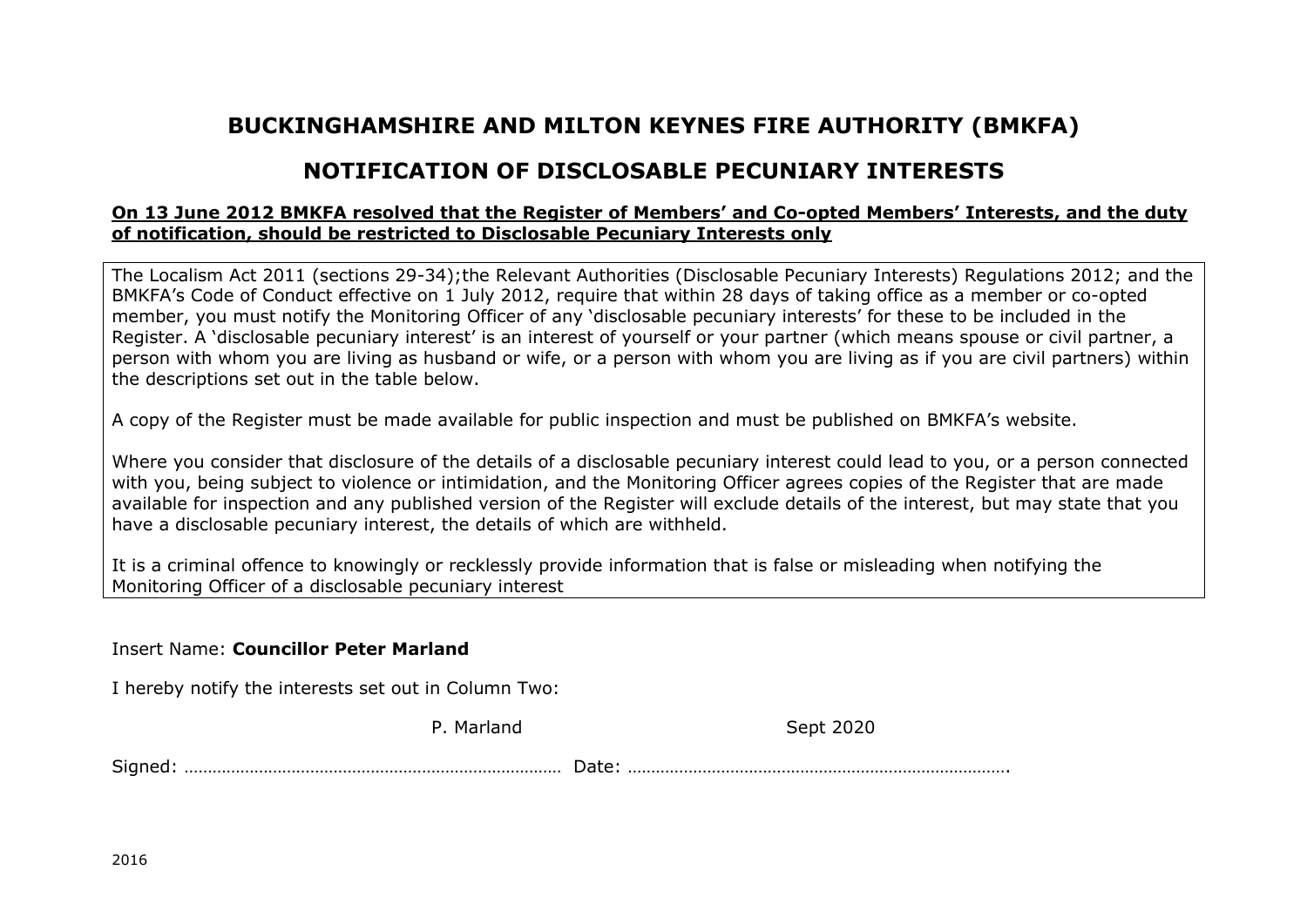| <b>Column One</b>           |                                                                                                                                                                                                | <b>Column Two</b>                           | [Notes]                                                                                                                                                                                                  |
|-----------------------------|------------------------------------------------------------------------------------------------------------------------------------------------------------------------------------------------|---------------------------------------------|----------------------------------------------------------------------------------------------------------------------------------------------------------------------------------------------------------|
|                             |                                                                                                                                                                                                |                                             | There is no requirement for you to<br>differentiate your disclosable<br>pecuniary interests between those<br>which relate to you personally and<br>those that relate to your spouse or<br>civil partner. |
| <b>Category of Interest</b> |                                                                                                                                                                                                | <b>Member's Interests</b>                   |                                                                                                                                                                                                          |
| 1.                          | Any employment, office, trade, profession or<br>vocation carried on for profit or gain                                                                                                         | Leader Milton Keynes Council (Me)           |                                                                                                                                                                                                          |
|                             | [i.e undertaken by you, or your spouse or civil<br>partner]                                                                                                                                    | Senior Planner, WYG Consultancy (Spouse)    |                                                                                                                                                                                                          |
| 2.                          | Any payment or provision of any other financial<br>benefit (other than from BMKFA) made or<br>provided within the twelve months preceding                                                      | Milton Keynes Council (Leader)              |                                                                                                                                                                                                          |
|                             | this notification in respect of any expenses<br>incurred by you in carrying out duties as a                                                                                                    | Local Partnerships (NED)                    |                                                                                                                                                                                                          |
|                             | member, or towards your election expenses.<br>This includes any payment or financial benefit                                                                                                   | The Labour Party                            |                                                                                                                                                                                                          |
|                             | from a trade union within the meaning of the<br>Labour<br>Trade<br>Union<br>and<br><b>Relations</b>                                                                                            | The Co-Operative Party                      |                                                                                                                                                                                                          |
|                             | (Consolidation) Act 1992                                                                                                                                                                       | Local Government Association (Board Member) |                                                                                                                                                                                                          |
| 3.                          | Any contract which is made between you, or<br>your spouse or your civil partner* (or a body in<br>which you, or your spouse or your civil partner,<br>has a beneficial interest **) and BMKFA- | None.                                       | * "spouse or civil partner" means a<br>person with whom you are living as<br>husband or wife, or a person with<br>whom you are living as if you are civil                                                |
|                             | (a) under which goods or services are to be                                                                                                                                                    |                                             | partners<br>**"body in which you, or your spouse                                                                                                                                                         |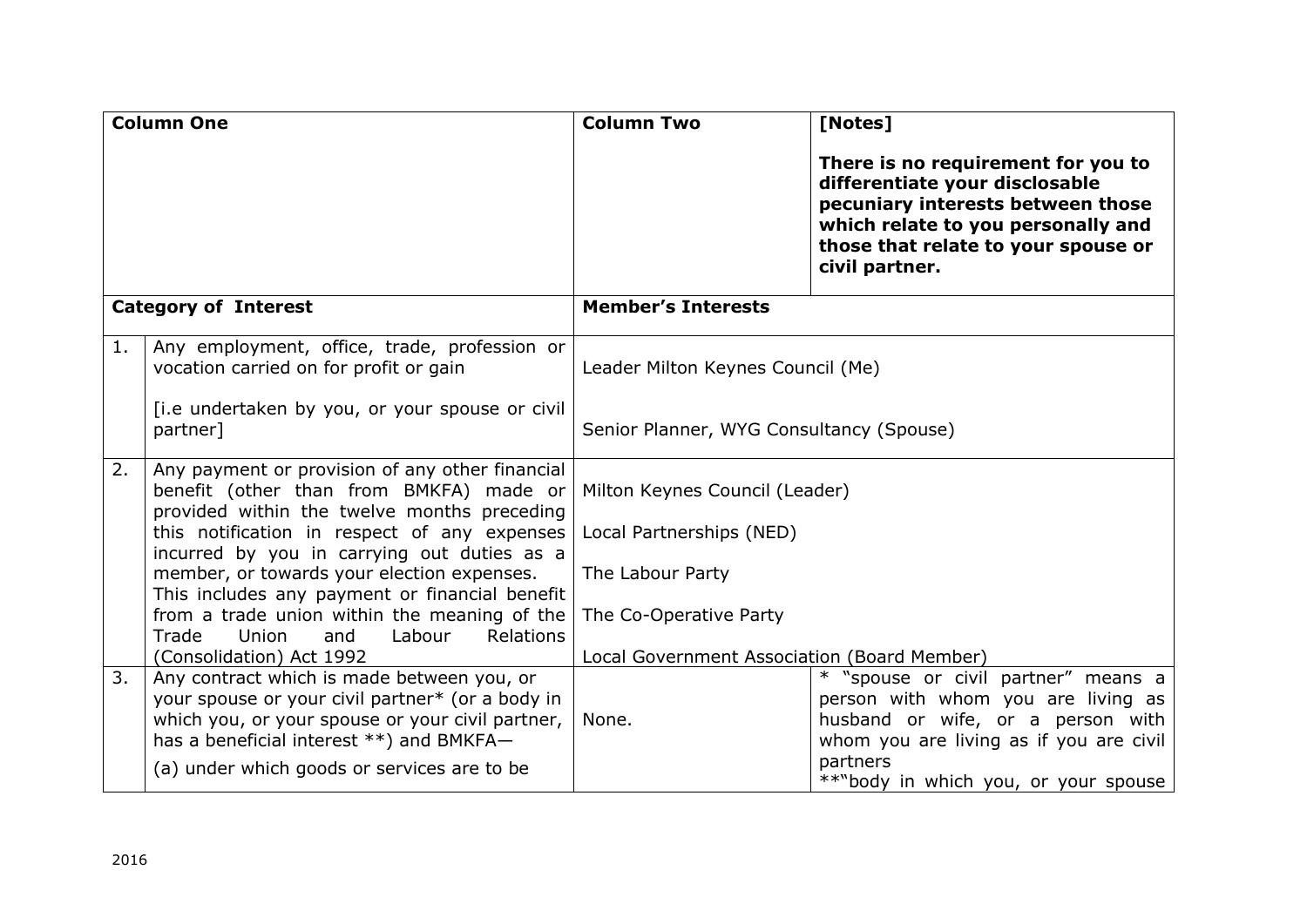|    | provided or works are to be executed; and                                                                                                                                                              |                 | or your civil partner has a beneficial<br>interest" means a firm in which you, or                                                                                                                                                                                                                                                                  |
|----|--------------------------------------------------------------------------------------------------------------------------------------------------------------------------------------------------------|-----------------|----------------------------------------------------------------------------------------------------------------------------------------------------------------------------------------------------------------------------------------------------------------------------------------------------------------------------------------------------|
|    | (b) which has not been fully discharged.                                                                                                                                                               | None.           | your spouse or your civil partner is a<br>partner or a body corporate of which<br>you, or your spouse or your civil<br>partner is a director (or a member of<br>the committee of management of an<br>industrial and provident society), or in<br>the securities of which you, or your<br>spouse or your civil partner has a<br>beneficial interest |
| 4. | Any beneficial interest in land *** which is<br>within the areas of Buckinghamshire and Milton<br>Keynes<br>[i.e. of you, or of your spouse or your civil<br>partner, 1                                | <b>MK13 0AJ</b> | *** "land" excludes an easement,<br>servitude, interest or right in or over<br>land which does not carry with it a right<br>for you, or your spouse or your civil<br>partner (alone or jointly with another)<br>to occupy the land or to receive income                                                                                            |
| 5. | Any licence (alone or jointly with others) to<br>occupy land in the areas of Buckinghamshire<br>and Milton Keynes for a month or longer<br>[i.e. held by you, or your spouse or your civil<br>partner] | None.           |                                                                                                                                                                                                                                                                                                                                                    |
| 6. | Any tenancy where (to your knowledge)-<br>(a) the landlord is BMKFA; and<br>(b) the tenant is a body in which you, or your<br>spouse or your civil partner, has a beneficial<br>interest **.           | None.           |                                                                                                                                                                                                                                                                                                                                                    |